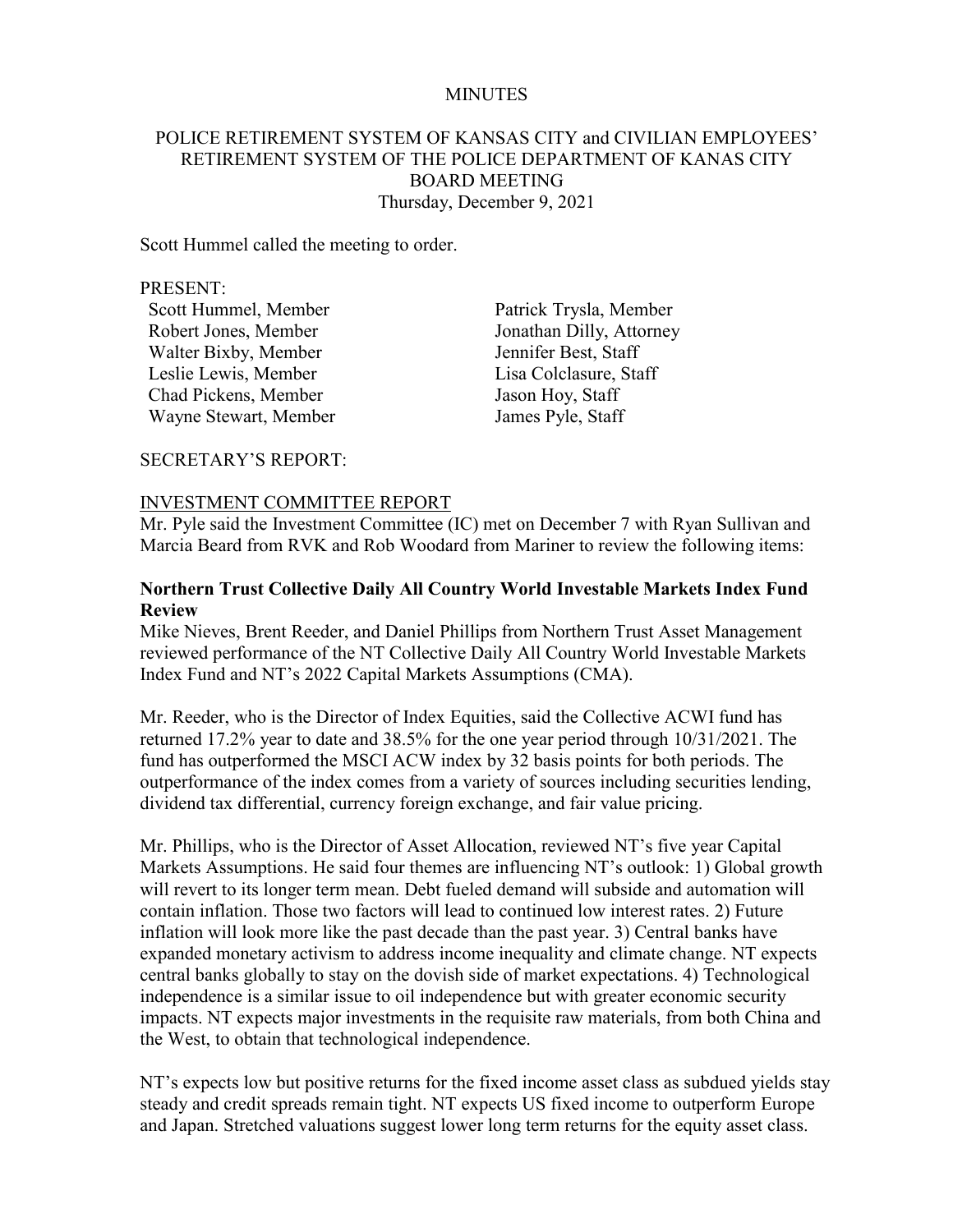NT expects mid-single digit annualized equity returns compared to the 18% annualized returns over the past five years. In the real assets class, natural resources will benefit from both underinvestment and the climate change push. Low interest rates will help global real estate and infrastructure. In the alternatives asset class private investments will continue to provide attractive premiums over public market investments.

## **Portfolio Rebalance**

Mr. Pyle said the portfolio rebalancing will take place at year end. The rebalance in the Police plan will include moving \$22m from global equities and allocating \$12m to fixed income and \$10m to direct lending. \$3 million will move from cash to absolute return. In the Civilian Employees' plan the rebalance will include moving \$4.9m from global equities and allocating \$2.6 million to direct lending and \$2.3m to absolute return.

## **October 2021 Investment Portfolio Analysis**

Mr. Sullivan and Ms. Beard reviewed the October 2021 Investment Performance Analysis, including the October capital markets flash report, which showed positive returns for equities and hedge funds and negative returns for fixed income. Ms. Beard said the Police plan gained 1.7% net of fees in October and had an ending market value of \$1.072 billion. The Civilian Employees' plan gained 1.7% net of fees and had an ending market value of \$181 million. The target benchmark for both plans gained 1.9%. For the one year period ending in October, the Police plan gained 18.3 % and the Civilian Employees' plan gained 18% net of fees. The target benchmark for the same time period gained 16%.

## SECRETARY'S UPDATE

There were no additional updates from the Retirement Board Secretary.

# BOARD MEMBER COMMENTS

Mr. Pickens asked how many retirements' staff anticipated on processing in December. Ms. Colclasure said 7 Civilian and 25 Law Enforcement members were currently scheduled to retire this month.

## PUBLIC COMMENTS

A time was set aside for public comments.

## OMNIBUS MOTION

Mr. Pickens made the following motion, seconded by Mr. Jones. Motion passed unanimously.

RESOLVED, that the Retirement Board hereby unanimously approves: The minutes of the previous meeting of November 18, 2021;

The monthly financial statements for October 2021;

The payment of bills as listed in the Secretary's Reports for this meeting; The return of contributions to those persons, who have resigned or terminated service, as listed in the Secretary's Reports for this meeting;

The purchases and sales of assets as listed in the Secretary's Reports for this meeting;

The payment or commencement of pensions or other benefits as listed in the Secretary's Reports for this meeting; and